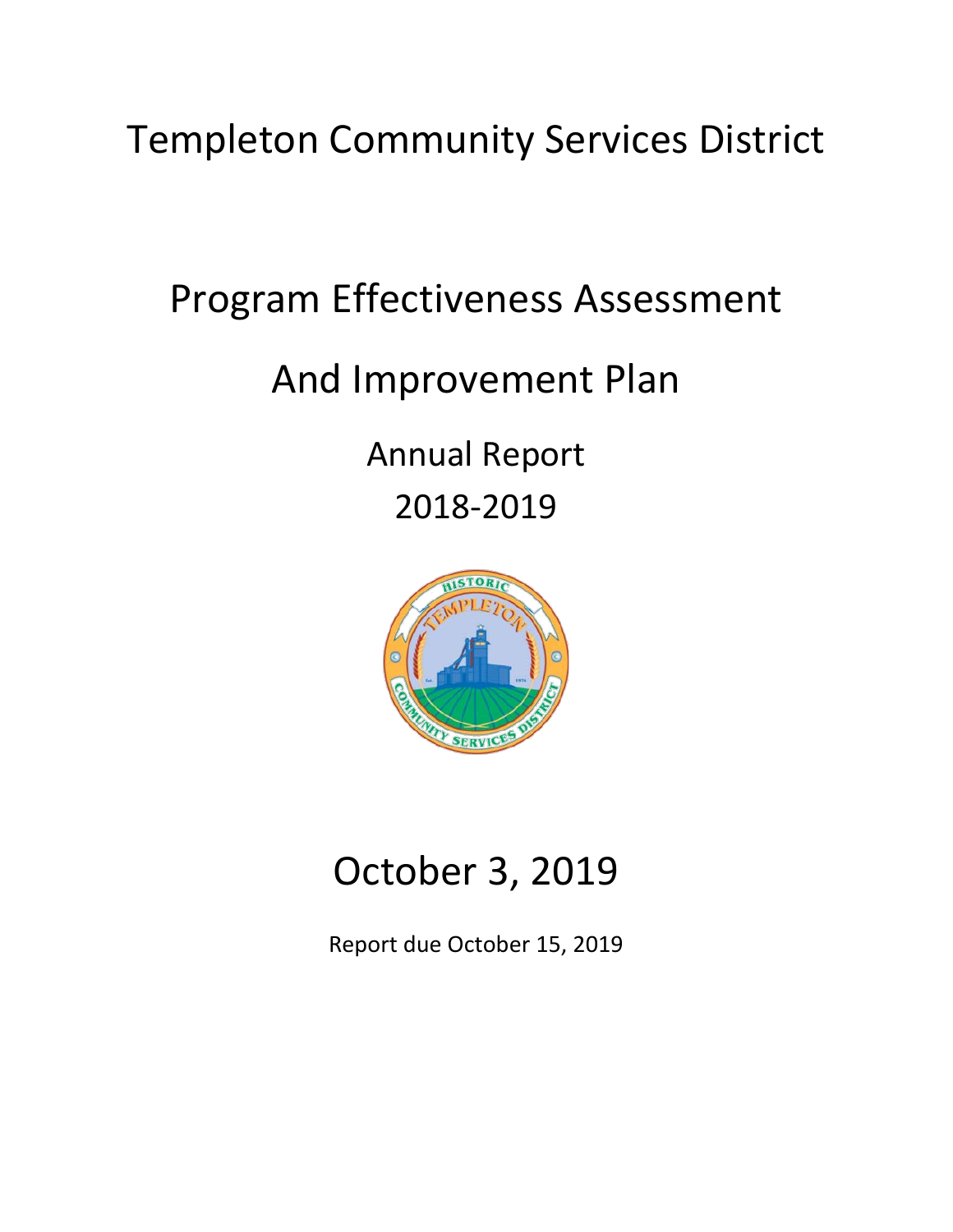# **ANNUAL REPORT**

#### **General Permit for the Discharger of Storm Water from Small Municipal Separate Storm Sewer Systems (General Permit)**

## **A. Permittee Information**

| 1. Permittee (Agency Name):  | <b>Templeton Community Services District</b>                                                   |
|------------------------------|------------------------------------------------------------------------------------------------|
| 2. Contact Person:           | Jeff Briltz, General Manager                                                                   |
| 3. Mailing Address:          | P.O. Box 780                                                                                   |
| 4. City, State and Zip Code: | Templeton CA 93465                                                                             |
| 5. Contact Phone Number:     | $(805)$ 434-4900                                                                               |
| $6.$ WDID $#$                | 340M2000229                                                                                    |
|                              | Yes<br>√ No<br>7. Have any areas been added to the MS4 due to annexation or other legal means? |

## **B. Reporting Period**

Coverage Commencement (July 1, 2018 to June 30, 2019) (Report is due by 10/15/19, 75 days after the reporting period ends)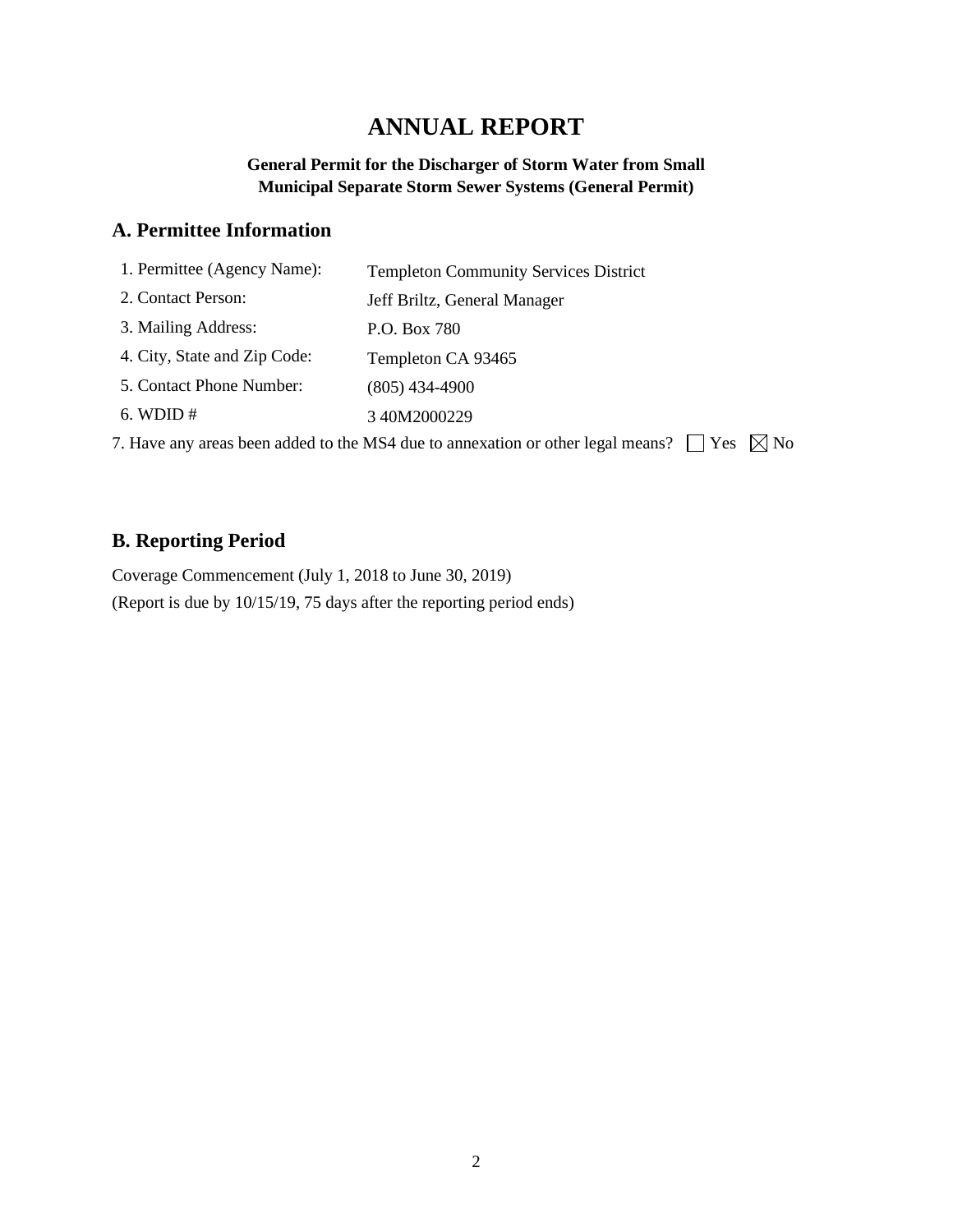### **C. Executive Summary**

The Templeton Community Services District (District) Stormwater Management Program (SWMP) is a comprehensive program written to establish and implement Best Management Practices (BMPs) to reduce the discharge of storm water pollutants to receiving waters. The SWMP was approved by the Central Coast Regional Water Quality Control Board on April 17, 2009 at which time the District was granted permit coverage under the NPDES Small MS4 General Permit Water Quality Order No. 2003-0005-DWQ, WDID# 3 40MS05107. In 2013, the State Water Resources Control Board issued a new NPDES Permit and Waste Discharge Requirements (WDRs) for storm water discharges from small Municipal Separate Storm Sewer Systems (MS4s), Order 2013-0001-DWQ, under which the District was granted permit coverage, WDID# 3 40M2000229.

The District has always been proactive in promoting information and practices that benefits the community and environment overall. The SWMP provides a framework to track and report on the effectiveness of the storm water pollution prevention activities. The purpose of this annual report is to evaluate the effectiveness of the SWMP. By identifying the programs strengths and weaknesses, the program can be modified to be more effective over time.

The strongest elements in the program are Public Education and Outreach, and Public Involvement and Participation. Many of the BMPs are part of a countywide effort to prevent storm water pollution and the District participates regularly with the County and other local agencies through the Partners for Storm Water Quality (Partners). While still an informal organization, the Partners were able to develop and disseminate a consistent storm water message throughout the County, utilizing shared resources to develop public education and participation information. The most successful programs within the District itself were outreach programs at existing events, such as Community Clean Up, where the District provided information and items to promote reuse and recycling.

In the sixth year of the MS4 Permit, the District has continued to implement the Effectiveness Assessment Plan created in SWMP year one and modified in SWMP year two per the recommended CASQA target outline.

The District submitted the Trash Implementation Plan on November 30, 2018 in response to the State Water Resources Control Board Water Code Section 13383 Order to Submit the Chosen Method to Comply with Statewide Trash Provisions dated June 1, 2017. The District has elected Track 2 and will demonstrate the ability to achieve Full Capture System Equivalency within 10 years of the Phase II MS4 permit reissuance through biannual On-Land Visual Trash Assessment Protocol C – Area based surveys and following the Trash Assessment Minimum Level of Effort (TAMLE) recommended by the State Water Resources Control Board. Baseline trash generation levels have been assessed and the first progress surveys have been completed.

As with many areas of local and State government, the most challenging issue with respect to implementation of the SWMP will continue to be the budget, with its related issue regarding staffing, inventory, and available resources. In the coming year, the District will continue to provide the most cost effective public education and outreach programs and work toward further refining the Effectiveness Assessment plan to make it more efficient and effective.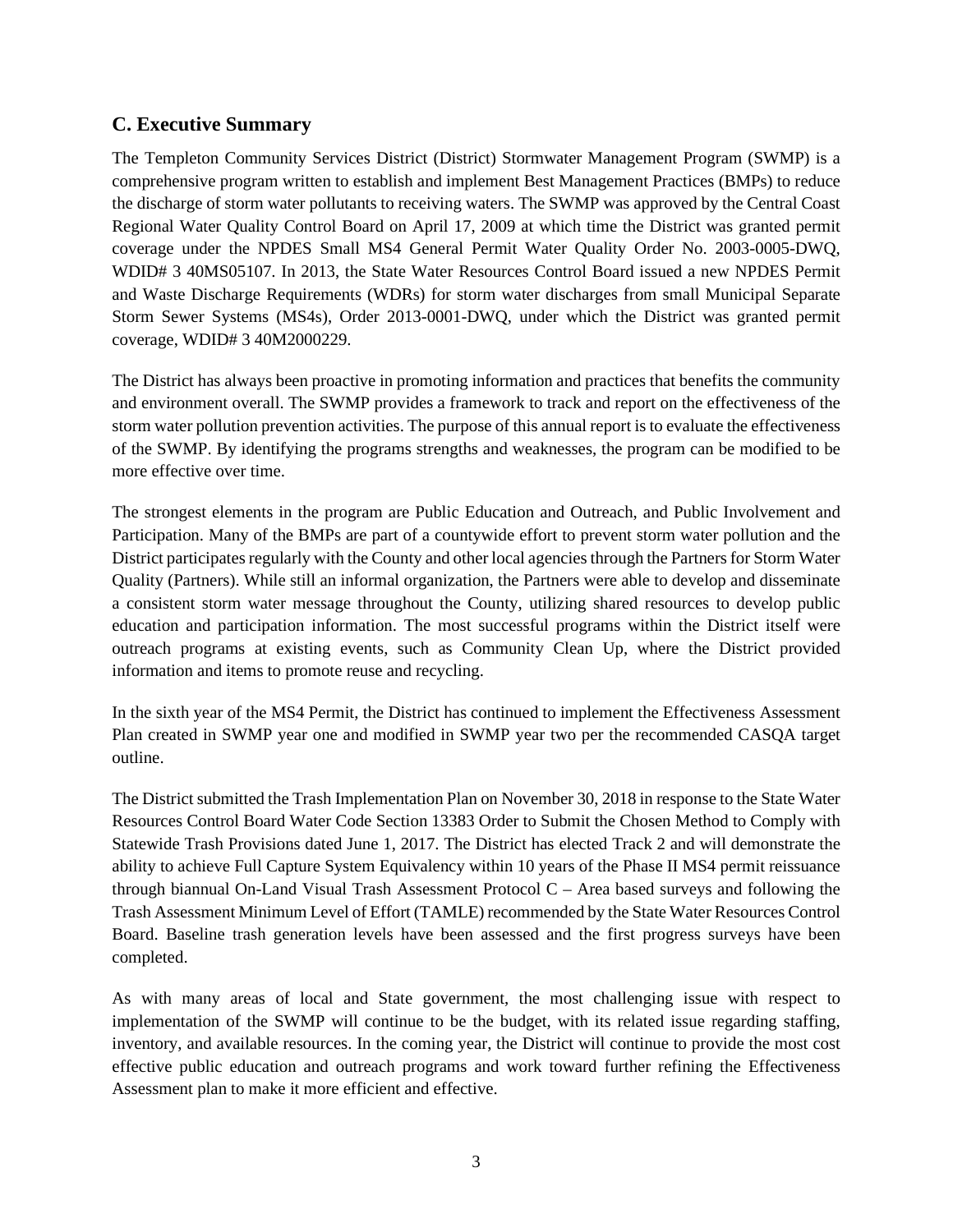## **D. Minimum Control Measures**

In this section the District will report on the status and effectiveness of BMPs and measurable goals by completely answering the following questions, including any proposed modifications to the SWMP and anticipated changes to the schedule. The District will use tables and narrative sections to highlight information.

## **1. Public Education and Outreach**

| <b>BMP</b> | <b>Description</b>                                                                                              | <b>Status</b> |                      |                |                             |                      |                        |
|------------|-----------------------------------------------------------------------------------------------------------------|---------------|----------------------|----------------|-----------------------------|----------------------|------------------------|
|            |                                                                                                                 | Implemented   | Updates              | Not Applicable | <b>BMP</b> Completed/Closed | Target Outcome Level | Outcome Level Achieved |
| $PE-1A$    | Participate in SLO County Partners Meetings                                                                     | $\mathbf X$   | 2011<br>2012         |                |                             | $\overline{2}$       | $\mathfrak{2}$         |
| $PE-1B$    | Provide pollution prevention materials to<br>District customers and stormwater topics in<br>District newsletter | X             | 2010<br>2011         |                |                             | $\sqrt{2}$           | $\overline{2}$         |
| $PE-2A$    | Provide stormwater education on District<br>website                                                             | X             | 2010<br>2011         |                |                             | $\overline{2}$       | $\overline{2}$         |
| $PE-2B$    | Provide link to County Stormwater website.                                                                      | $\mathbf X$   | 2011<br>2012         |                | X                           | $\mathbf{1}$         | 1                      |
| PE-3A      | Target at least one public presentation,<br>workshop, or event in Templeton per year                            | X             |                      |                |                             | 3                    | 3                      |
| PE-4A      | Promote Creek Day Clean-Up and other<br>events on District website                                              | X             | 2010<br>2011         |                |                             | $\overline{2}$       | $\overline{2}$         |
| PE-5A      | Pesticide and Household Cleaner Education                                                                       | X             | 2010<br>2011<br>2018 |                | X                           | $\overline{2}$       | $\overline{2}$         |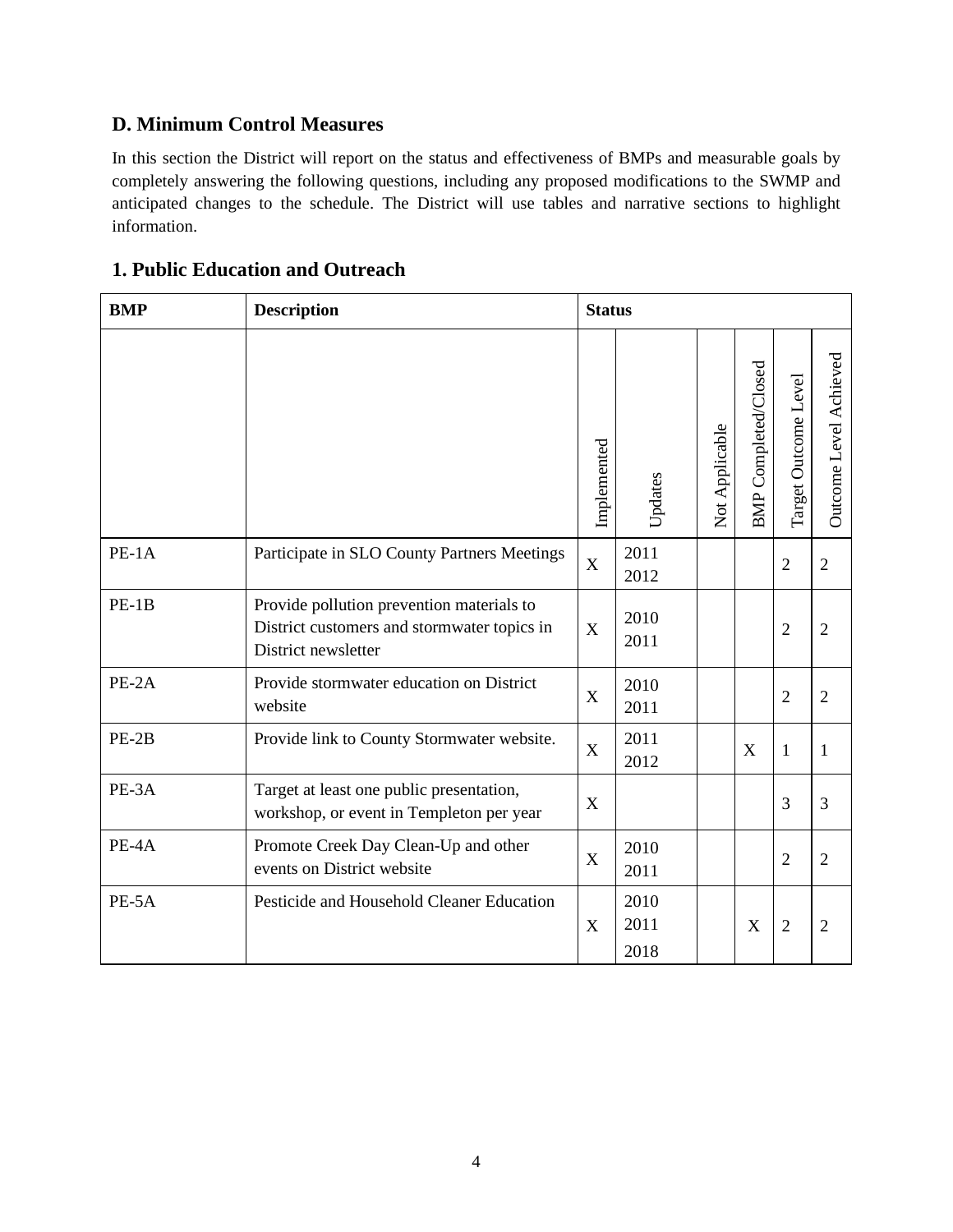i. General summary

The overall goal of Stormwater Management Plan is to provide an integrated approach to storm water pollution prevention in Templeton. In order to be most effective, the District regularly participates in the SLO County Partners for Water Quality and continues to work toward a collaborative approach in providing Public Education and Outreach BMPS, specifically those listed above.

ii. Status of Measurable Goals

The District provided printed educational materials and promoted and/or hosted a number of events raising the awareness of the District customers regarding storm water pollution prevention. The Templeton Community Services District also participated in County-wide events such as Clean-Up Day.

iii. Appropriateness

The educational information was widely distributed by the District in a number of ways. This combined with county-wide outreach efforts is generating a positive awareness of how human activities can impact storm water pollution prevention. Many of the program elements are very appropriate. The District participates in annual events such as Community Clean-Up Day.

iv. Effectiveness

The District remained consistent in its educational materials and outreach efforts in the 2018 - 2019 reporting period. The County participates in public awareness and helps guide the District with public education and outreach programs on an ongoing basis.

v. Proposed Modifications

None proposed

b. Present results of information collected and analyzed, if any, during the reporting period, including any monitoring data used to assess the success of the program at reducing the discharge of pollutants to the MEP.

See attached Effectiveness Assessment Plan Worksheets.

c. Briefly summarize the storm water activities you plan to undertake during the next reporting cycle (including an implementation schedule). If you propose activities that differ from those originally proposed in the approved SWMP, provide justification.

The District will continue to participate in the SLO Partners Meetings with relevant topics as well as provide educational materials to the District customers through handouts, inserts, web site articles and signage for special events. Implementation will be in coordinated with the County activities as well as other widely recognized scheduled activities such as the county wide Clean-Up Day. Some activities will be modified or combined in order to reach a larger audience more effectively. (See discussion in Effectiveness Assessment Plan Worksheet).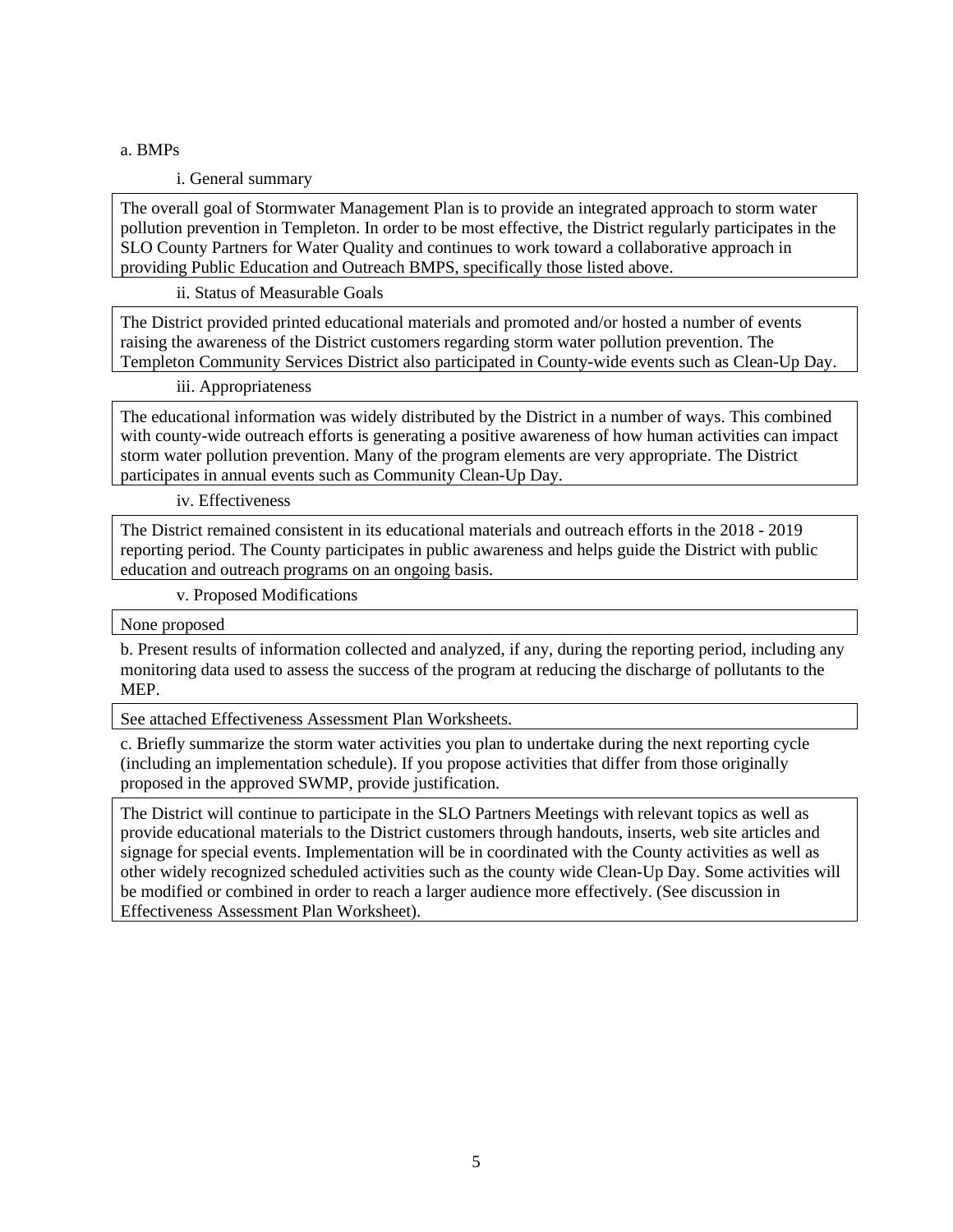# **2. Public Involvement and Participation**

| <b>BMP</b>                           | <b>Description</b>                                                                                                                                               | <b>Status</b> |                      |                |                                |                         |                        |
|--------------------------------------|------------------------------------------------------------------------------------------------------------------------------------------------------------------|---------------|----------------------|----------------|--------------------------------|-------------------------|------------------------|
|                                      |                                                                                                                                                                  | Implemented   | Modified             | Not Applicable | Completed/Closed<br><b>BMP</b> | Level<br>Target Outcome | Outcome Level Achieved |
| $PP-1A, PP-1B,$<br>PP <sub>2</sub> B | Place the SWMP annual report on the District<br>website for public review and place it on the<br>Board Meeting or Facilities Committee<br>agenda for discussion. | X             | 2010<br>2011<br>2018 |                |                                | $\overline{2}$          | $\overline{2}$         |
| $PP-2A$                              | Partner with the County and participate in at<br>least one stormwater stakeholder meeting,<br>workshop, or presentation                                          | X             |                      |                |                                | 3                       | $\overline{3}$         |
| PP-3A                                | Hold creek and community trash clean-up<br>events                                                                                                                | X             |                      |                |                                | 3                       | 3                      |
| $PP-4A$                              | <b>Storm Drain Marking Program</b>                                                                                                                               | X             |                      |                | X                              | $\overline{3}$          | $\overline{3}$         |
| $PP-4B$                              | Storm Drain Marking Program annual<br>maintenance                                                                                                                | X             | 2010<br>2011         |                |                                | 3                       | 3                      |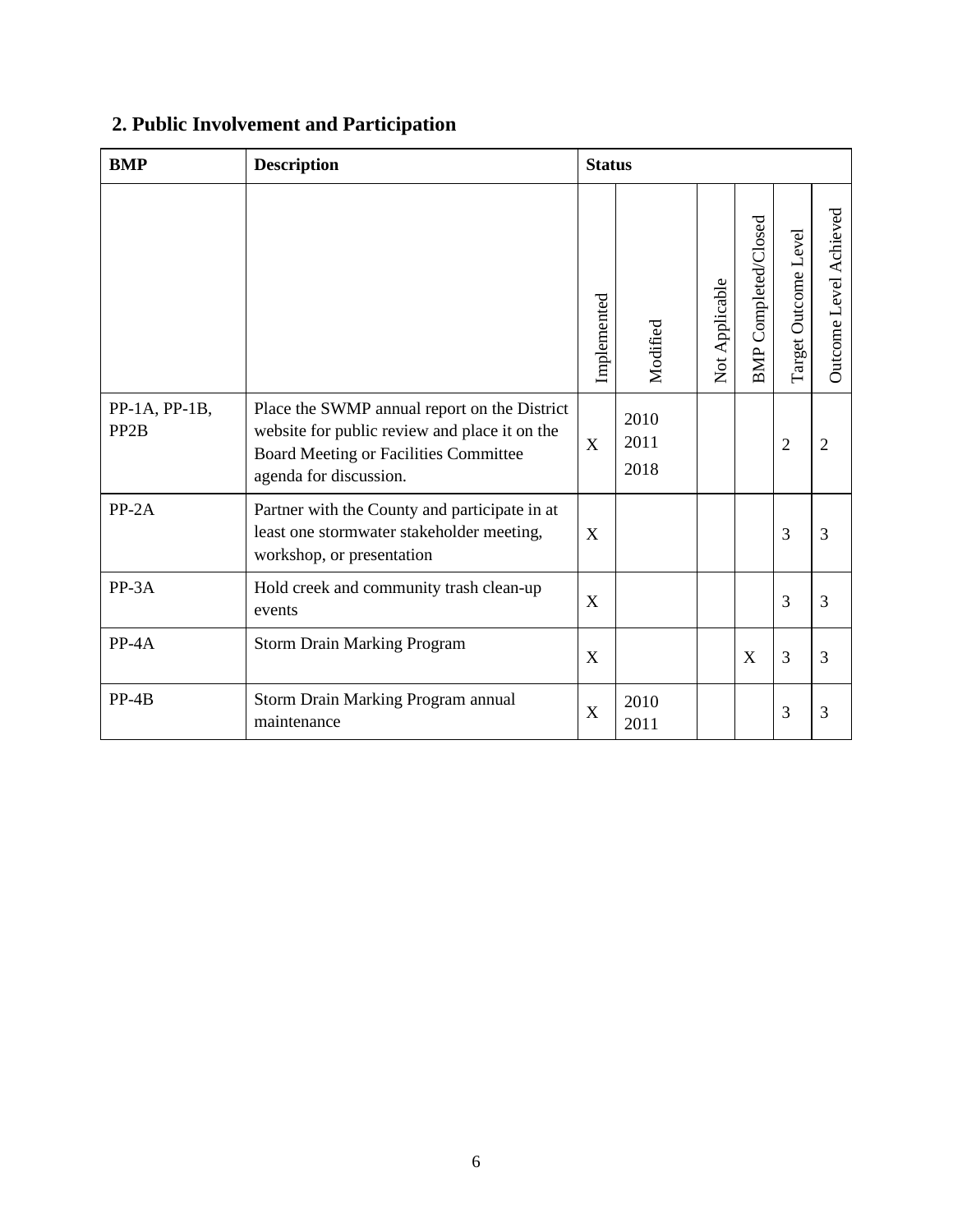i. General summary

The Public Involvement and Participation activities were well advertised and the scheduling of the events was such that the community turn-out was anticipated to be good. However, unlike the passive activities such as reading or receiving information, active participation is somewhat harder to achieve. Volunteers seem to be from non-profit type organizations or clubs rather than individuals or general public.

ii. Status of Measurable Goals

Status of Measurable Goals is estimated as good and as expected. Website hit counter is in place for the District's website. Hit results are also provided from the SLO County Water Wise Landscaping website.

iii. Appropriateness

BMPs are appropriate and in line with Countywide outreach programs.

iv. Effectiveness

BMPs seem to be appropriate. Better feedback is needed and may be achieved during the next reporting cycle with on the spot surveys wherever possible.

v. Proposed Modifications

None proposed

b. Present results of information collected and analyzed, if any, during the reporting period, including any monitoring data used to assess the success of the program at reducing the discharge of pollutants to the MEP.

See attached Effectiveness Assessment Plan Worksheets.

c. Briefly summarize the storm water activities you plan to undertake during the next reporting cycle (including an implementation schedule). If you propose activities that differ from those originally proposed in the approved SWMP, provide justification.

The District will continue to promote public involvement and participation within the community and in coordination with the County. The annual reports will be presented at the Facilities Committee Meetings and/or a regular District Board Meeting as well as on the website for public review.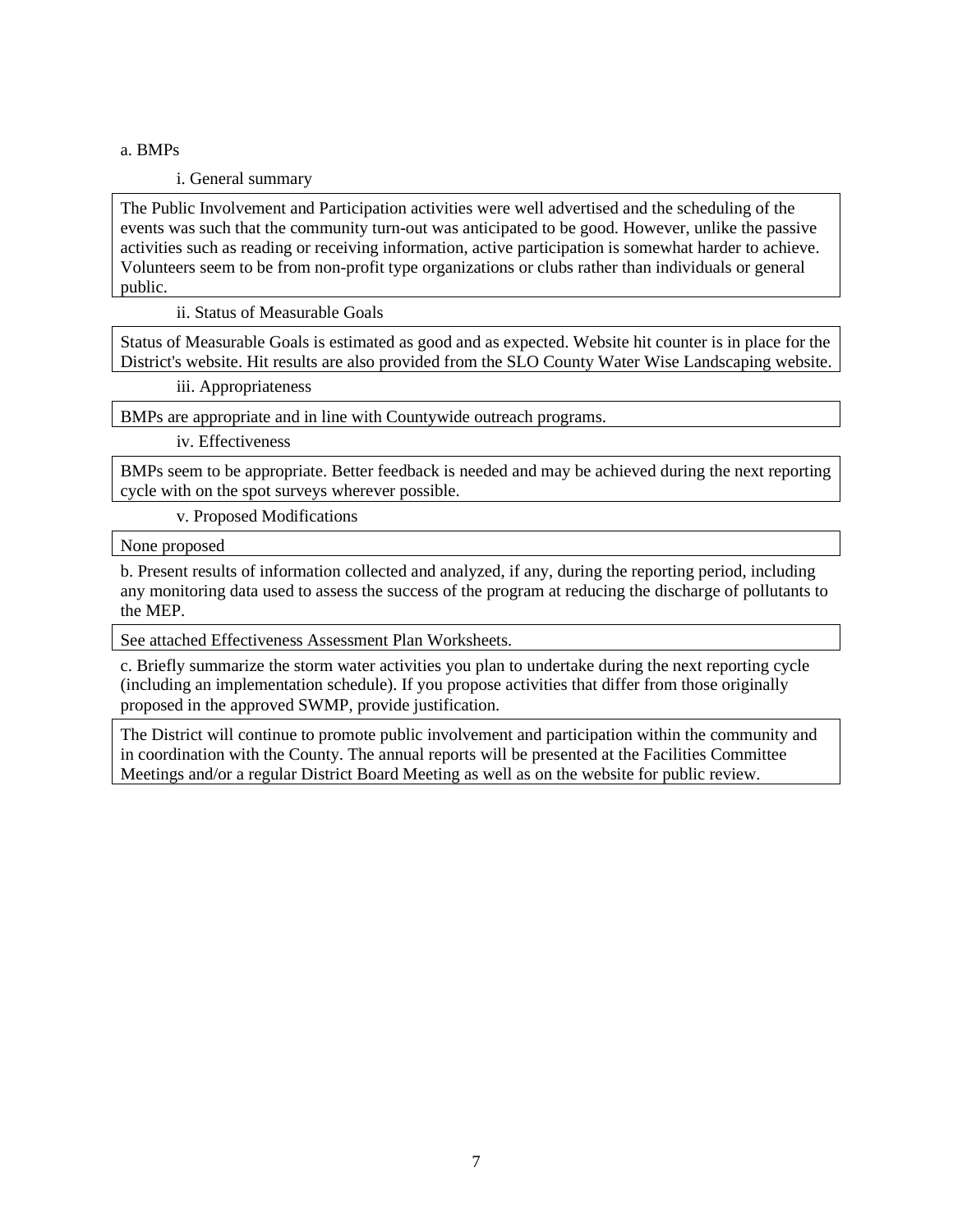| <b>BMP</b> | <b>Description</b>                                                                        | <b>Status</b> |         |                |                             |                      |                        |
|------------|-------------------------------------------------------------------------------------------|---------------|---------|----------------|-----------------------------|----------------------|------------------------|
|            |                                                                                           | Implemented   | Updates | Not Applicable | <b>BMP</b> Completed/Closed | Target Outcome Level | Outcome Level Achieved |
| $IL-1A$    | Review adequacy of operations and<br>maintenance procedures at District Facilities        | X             |         |                |                             | $\overline{2}$       | $\overline{2}$         |
| $IL-1B$    | Track and trend sanitary sewer overflow<br>reports                                        | X             |         |                |                             | $\overline{2}$       | $\overline{2}$         |
| $IL-2A$    | Partner with County to advertise County<br><b>Stormwater Pollution Prevention Hotline</b> | X             |         |                | X                           | 3                    | 3                      |
| $IL-2B$    | Post signage at District's basin for reporting<br>illicit discharge                       | X             |         |                | X                           | 3                    | 3                      |
| $IL-2C$    | Record number of illicit discharges that occur<br>at District facilities                  | X             |         |                |                             | 3                    | 3                      |
| $IL-3A$    | Map storm sewer system                                                                    | X             |         |                | X                           | $\overline{2}$       | $\overline{2}$         |
| $IL-3B$    | Update storm sewer system maps on an<br>annual basis                                      | X             |         |                |                             | $\mathbf{1}$         | 1                      |

# **3. Illicit Discharge Detection and Elimination**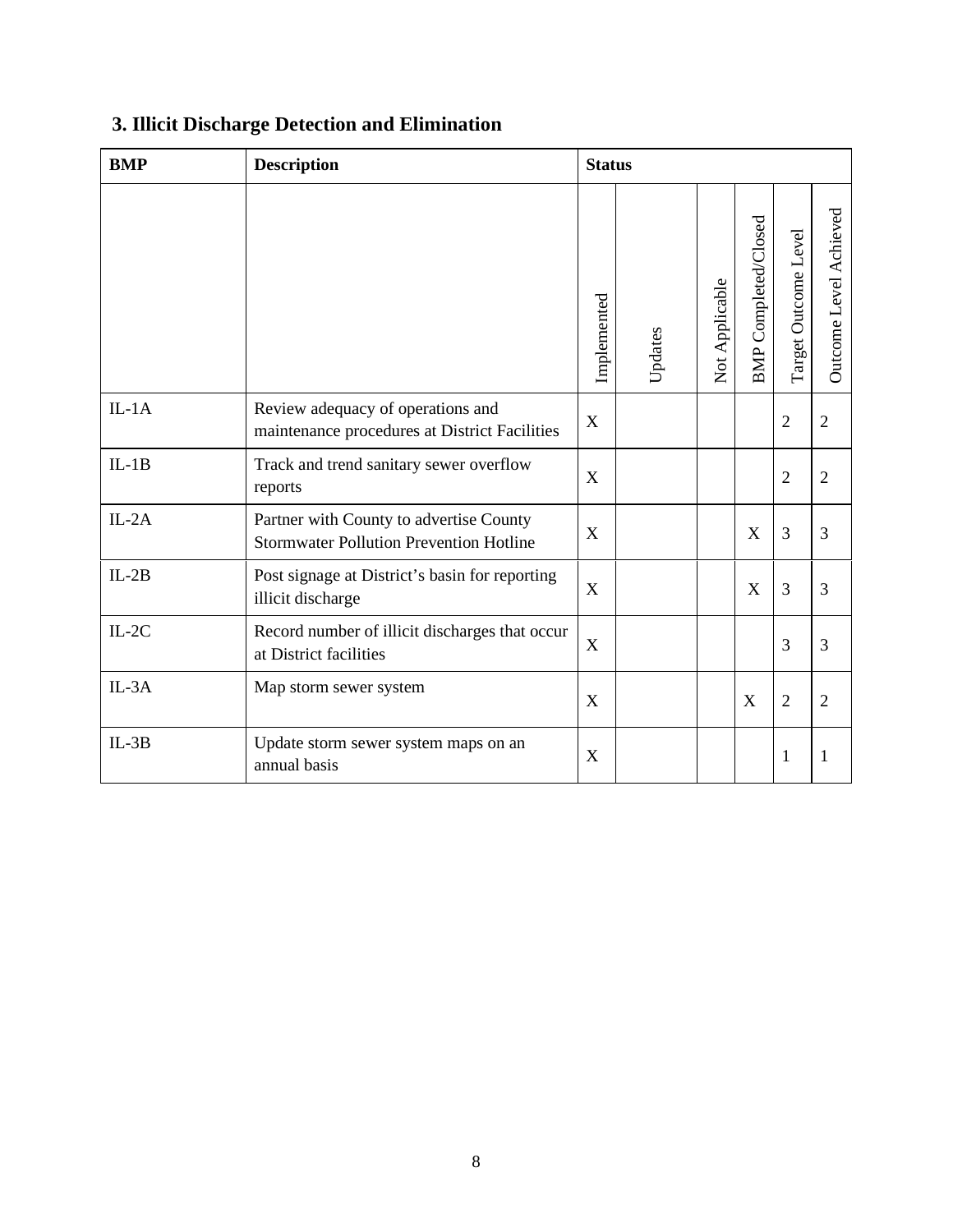i. General summary

In addition to these specific BMPs for Illicit Discharge Detection and Elimination, the District implemented its own Sanitary Sewer Management Plan in 2010 which addresses Sanitary Sewer Overflows and includes review and improvement of operations and maintenance procedures, overflow prevention, and emergency response planning.

ii. Status of Measurable Goals

The District has completed its Sanitary Sewer Management Plan document, mapped the storm sewer system as well as the sanitary sewer system and will update the maps on an annual basis.

iii. Appropriateness

BMPs seem to be appropriate for identifying locations of potential illicit discharge and providing the public with the County's hotline for reporting of illicit discharge.

iv. Effectiveness

There were no reports of illicit discharge on District property. There was one report of Sanitary Sewer Overflow during September 2018. Overall the BMPs seem to be effective.

v. Proposed Modifications

None proposed

b. Present results of information collected and analyzed, if any, during the reporting period, including any monitoring data used to assess the success of the program at reducing the discharge of pollutants to the MEP.

See attached Effectiveness Assessment Plan Worksheets.

c. Briefly summarize the storm water activities you plan to undertake during the next reporting cycle (including an implementation schedule). If you propose activities that differ from those originally proposed in the approved SWMP, provide justification.

The District will continue to work on the BMPs identified in the SWMP. No modifications are proposed at this time.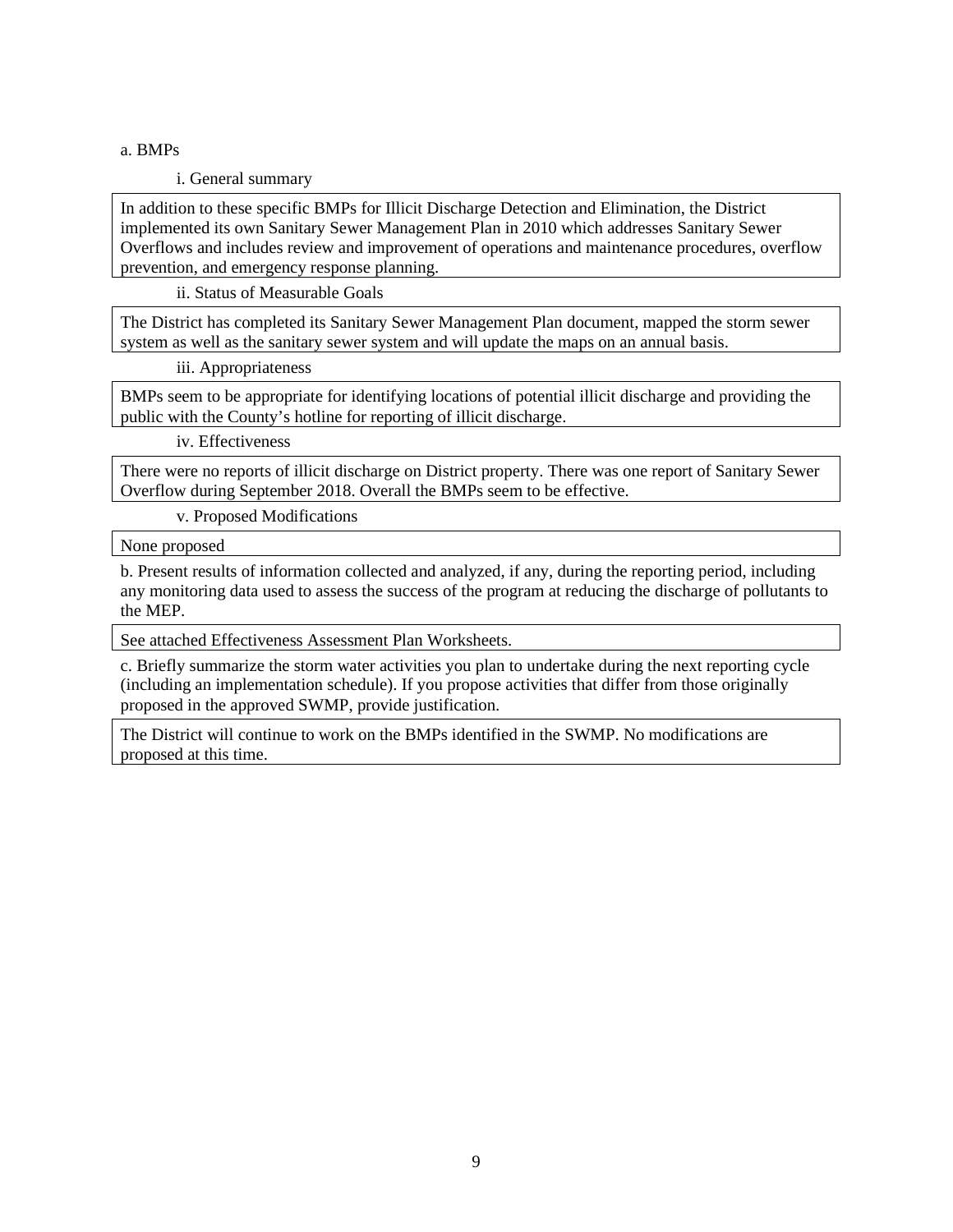## **4. Construction Site Storm Water Control**

*For construction projects, the District will include provisions in its contracts requiring compliance with the provisions of Sections A-G, including provisions relating to abatement of discharges set forth in Section G.* 

*During the 2018-2019 reporting year, the District continued construction work the East Side Force Main and Lift Stations Project (ESFM). The contract with Specialty Construction, Inc. included provisions for compliance with the prepared and filed SWPPP. A Notice of Termination is anticipated to be filed in the 2019-2020 reporting period.*

## **5. Post-Construction Storm Water Management**

*For construction projects, the District will include provisions in its contracts requiring compliance with the provisions of Sections A-G, including provisions relating to abatement of discharges set forth in Section G.* 

*There was no-post construction storm water management in reporting year 2018-2019. Permit Number DRC2015-00070 is exempt from post-construction storm water management based on the following categories in the County of San Luis Obispo's Post Construction Requirements Handbook (Version 1.1 – March 2014):*

- *Underground utility projects that replace the ground with surface in kind material or materials with similar runoff characteristics*
- *Electrical and utility valves, sewer and water lift stations, backflows and other utility devices*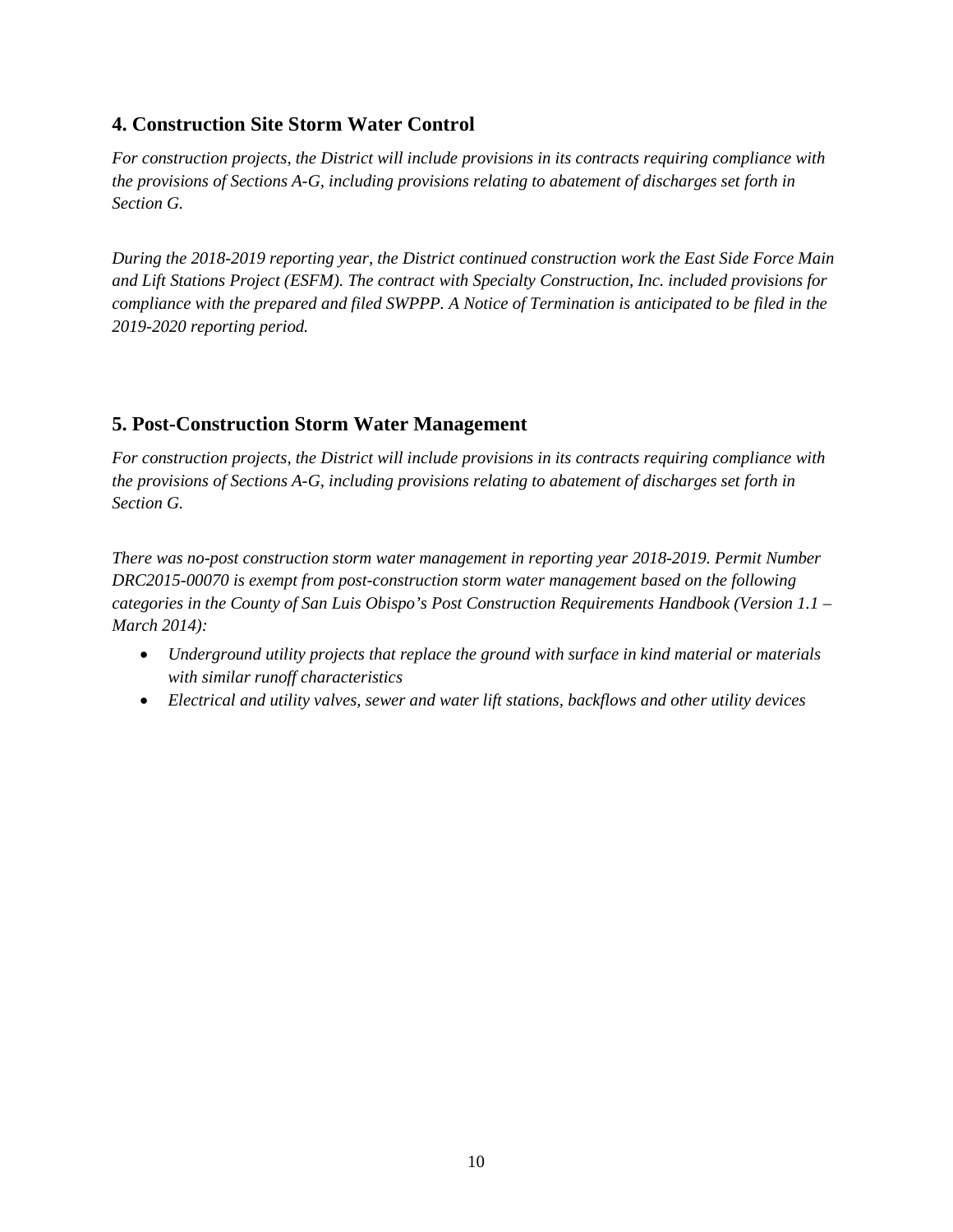| <b>BMP</b> | <b>Description</b>                                                                                                                                                                                             | <b>Status</b> |         |                |                                |                      |                        |
|------------|----------------------------------------------------------------------------------------------------------------------------------------------------------------------------------------------------------------|---------------|---------|----------------|--------------------------------|----------------------|------------------------|
|            |                                                                                                                                                                                                                | Implemented   | Updates | Not Applicable | Completed/Closed<br><b>BMP</b> | Target Outcome Level | Outcome Level Achieved |
| $MO-1A$    | Prepare a SWMP effectiveness assessment<br>plan                                                                                                                                                                | X             |         |                | X                              | $\mathbf{1}$         | 1                      |
| $MO-1B$    | Implement effectiveness assessment plan                                                                                                                                                                        | X             |         |                |                                | 3                    | 3                      |
| $MO-2A$    | Develop Self-Inspection checklist for District<br>Facilities                                                                                                                                                   | X             |         |                | X                              | 3                    | 3                      |
| $MO-2B$    | <b>Inspect Facilities Annually</b>                                                                                                                                                                             | X             |         |                |                                | 3                    | 3                      |
| MO-3A      | Implement routine cleaning procedures for<br>storm drain catch basins and District owned<br>storm water components at least twice<br>annually                                                                  | X             |         |                |                                | 3                    | 3                      |
| $MO-4A$    | Develop procedures for waterline and hydrant<br>flushing                                                                                                                                                       | X             |         |                |                                | 1                    | 1                      |
| $MO-5A$    | Audit existing hazardous materials storage<br>and spill prevention. Include checks for<br>proper hazardous materials storage and spill<br>prevention practices and report number of<br>noncompliance incidents | X             |         |                | X                              | $\mathbf{1}$         | 1                      |
| MO-6A      | Store District vehicles and equipment in areas<br>designated to protect storm water systems<br>from vehicle or equipment leaks and wash<br>District vehicles in manner to prevent runoff<br>of wash water      | X             |         |                |                                | 3                    | 3                      |
| $MO-7A$    | Audit existing landscape and lawn care<br>procedure                                                                                                                                                            | X             |         |                | X                              | $\mathbf{1}$         | 1                      |
| $MO-7B$    | Facilitate annual training for landscape and<br>lawn care procedures                                                                                                                                           | X             |         |                |                                | 3                    | 3                      |
| MO-8A      | Implement annual employee training program                                                                                                                                                                     | X             |         |                |                                | 3                    | 3                      |

# **6. Pollution Prevention and Good Housekeeping for Municipal Operations**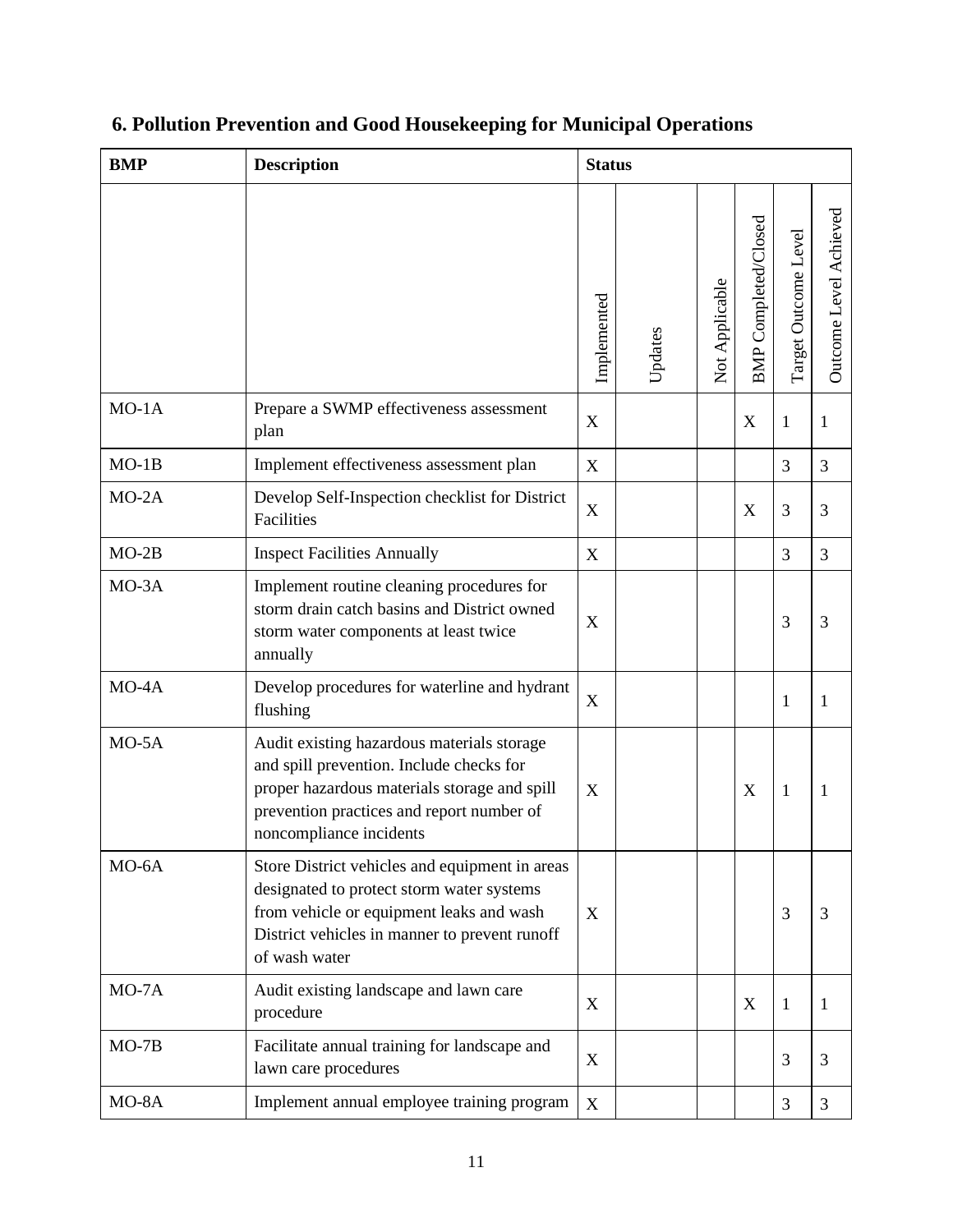#### i. General summary

An Effectiveness Assessment plan was developed in a Workbook format using Excel. This format has been a useful tool for evaluating and tracking progress and outcome of BMPs. We have modified the inspection checklists following the 2011-2012 report. A marked improvement was made in the consistency and schedule of inspection performance in this reporting year by Utilities staff.

ii. Status of Measurable Goals

Steps were taken on each of the BMPs. Measurable goals were achieved by auditing existing procedures and developing inspection checklists for use at District facilities on an annual or semiannual basis. Improvements to the implementation and scheduling of the inspections have been discussed and prepared for next year. Additionally, the District's BMP requires Templeton Community Services District to inspect facilities on an annual basis and storm drains on a biannual basis.

iii. Appropriateness

These BMPs are appropriate and provided an opportunity to audit current procedures and develop inspection checklists. As was the anticipation indicated in the 2011-2012 report, the increase in implementation of the inspection schedule and checklists has increased staff awareness regarding storm water concerns and practices to mitigate undesired situations.

iv. Effectiveness

Awareness of storm water issues and the importance of monitoring potential hazards to storm water has been increased within our District offices through trainings, facilities meetings, and board meetings. In the following years we anticipate that the regular inspections and on-going training will increase staff awareness on storm water issues and subsequently change behavior.

v. Proposed Modifications

None proposed.

b. Present results of information collected and analyzed, if any, during the reporting period, including any monitoring data used to assess the success of the program at reducing the discharge of pollutants to the MEP.

See attached Effectiveness Assessment Plan Worksheets.

c. Briefly summarize the storm water activities you plan to undertake during the next reporting cycle (including an implementation schedule). If you propose activities that differ from those originally proposed in the approved SWMP, provide justification.

The Effectiveness Assessment plan will be used and refined to evaluate the BMPs. The Inspection Checklists will also be further refined as we see the results of the self-inspections. Staff training will continue on an annual basis.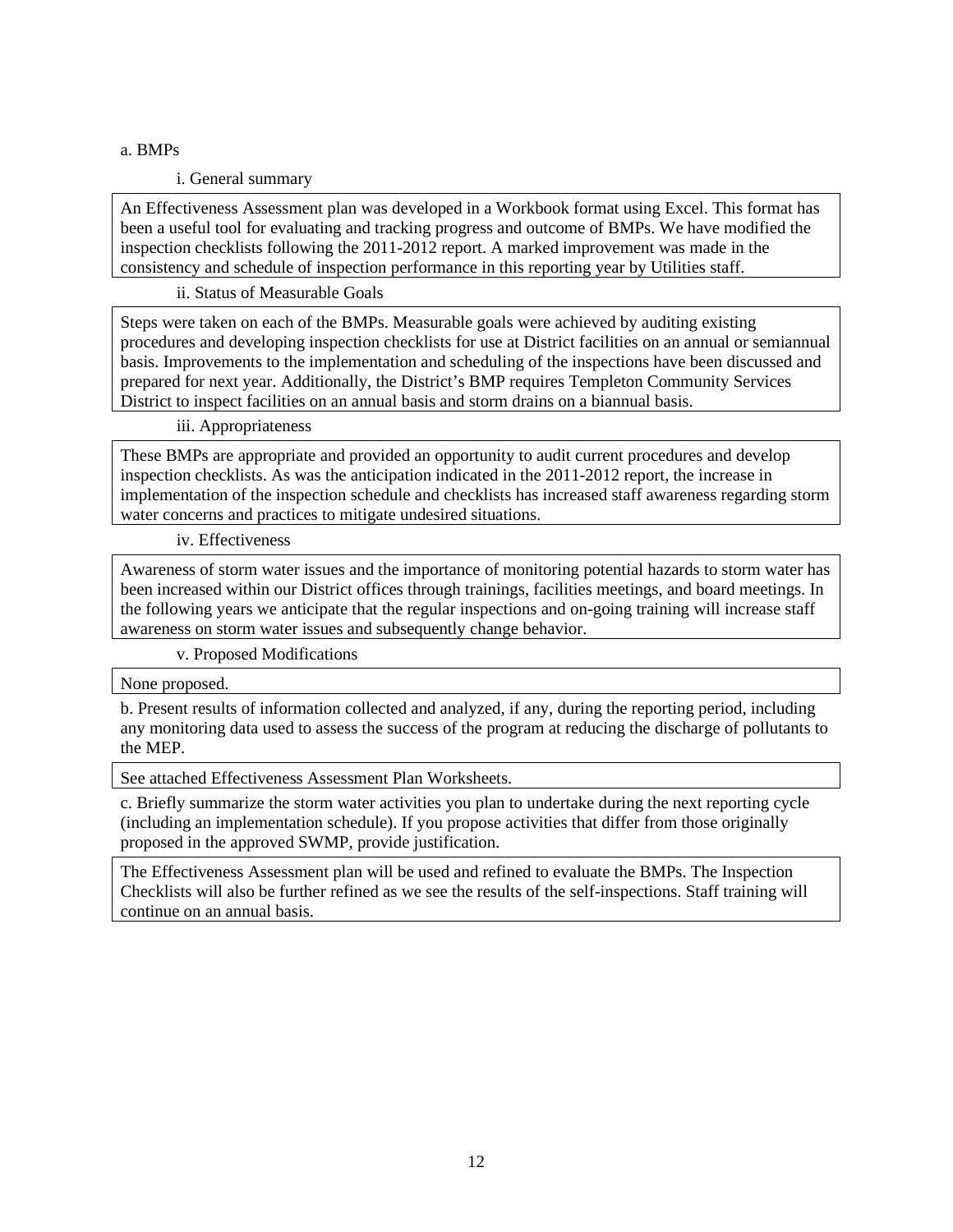# **7. Trash Implementation Plan**

| <b>BMP</b>                             | <b>Description</b>                                                                       | <b>Status</b> |         |                                     |                                |                                |                              |
|----------------------------------------|------------------------------------------------------------------------------------------|---------------|---------|-------------------------------------|--------------------------------|--------------------------------|------------------------------|
|                                        |                                                                                          | Implemented   | Updates | Applicable<br>$\overline{\text{2}}$ | Completed/Closed<br><b>BMP</b> | evel<br>⊢<br>Outcome<br>Target | Achieved<br>Level<br>Outcome |
| <b>Trash</b><br>Implementation<br>Plan | Address the pervasive impacts trash has on<br>the beneficial uses of our surface waters. | X             |         |                                     |                                | to be determined               |                              |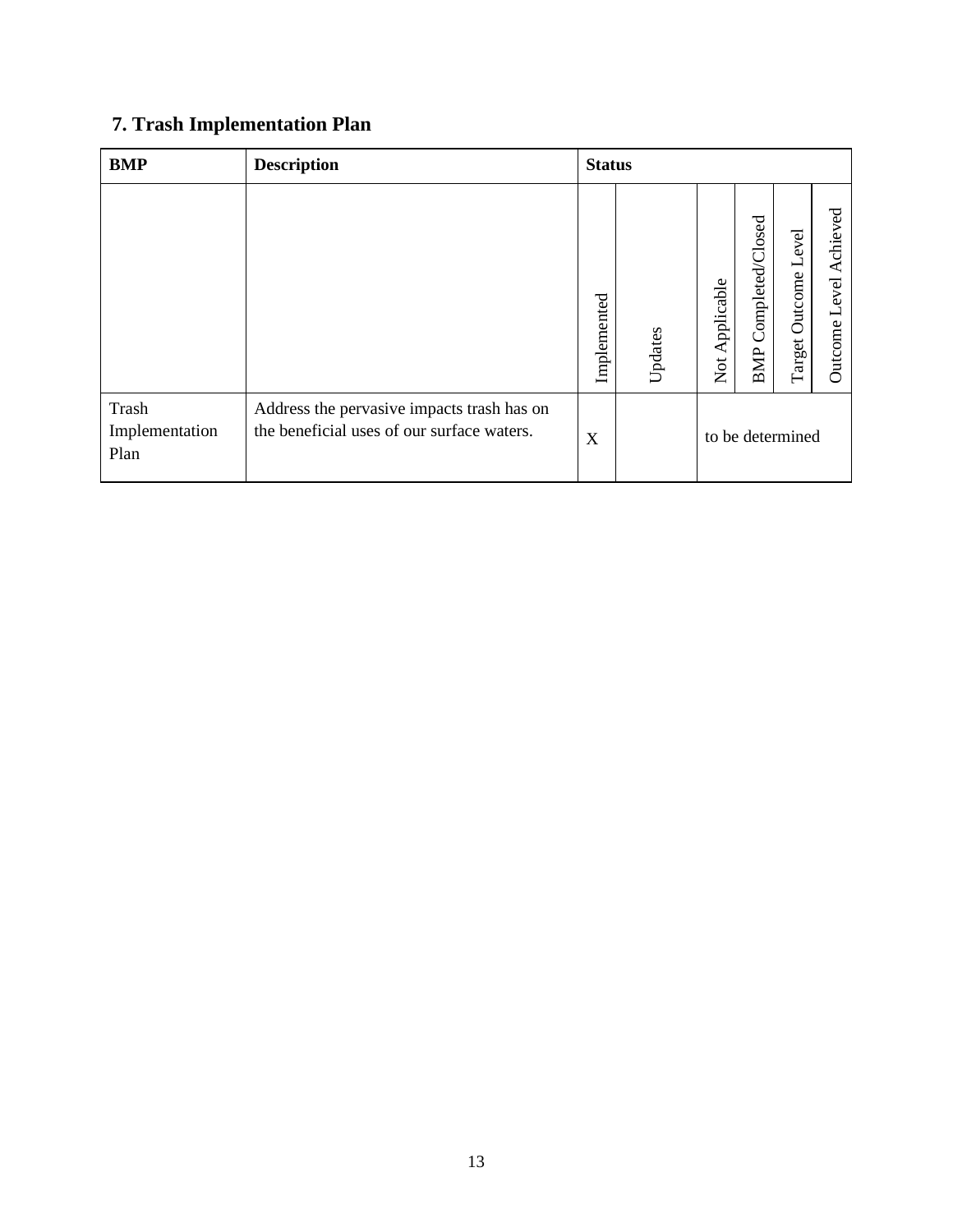#### i. General summary

In order to comply with State Water Resources Control Board Water Code Section 13383 Order, the District prepared the Trash Implementation Plan to address the impacts trash has in surface waters. The Trash Implementation Plan uses area surveys to assess baseline trash generation levels and trash reduction progress toward full capture equivalency.

ii. Status of Measurable Goals

Baseline trash generation levels were assessed when the Trash Implementation Plan was submitted to the SWRCB November 30, 2018. Overall, District owned facilities generate low levels of trash. Evers Sport Park and the Skate Park had the highest baseline trash generation levels, although no facility had a very high (D) baseline trash generation level.

iii. Appropriateness

The BMPs are appropriate in assessing and tracking trash generated at District owned facilities. OVTAs show changes in trash levels, and alert the District to any additional trash control measures needed.

iv. Effectiveness

After the baseline trash generation levels were assessed, an additional garbage can was added to the Skate Park, which had the highest trash generation level of all District owned facilities. On-Land Visual Trash Assessments (OVTAs) were conducted May 29, 2019. The Skate Park moved from high trash (C) score to moderate trash (B) score. The Trash Implementation Plan is effective in addressing trash.

v. Proposed Modifications

None proposed.

b. Present results of information collected and analyzed, if any, during the reporting period, including any monitoring data used to assess the success of the program at reducing the discharge of pollutants to the MEP.

See attached Effectiveness Assessment Plan Worksheets.

c. Briefly summarize the storm water activities you plan to undertake during the next reporting cycle (including an implementation schedule). If you propose activities that differ from those originally proposed in the approved SWMP, provide justification.

The District will complete 2 OVTAs at each facility per year, one in the rainy season (between October and March) and one in the dry season (between April and September). These area based surveys are ongoing, and no modifications are proposed at this time.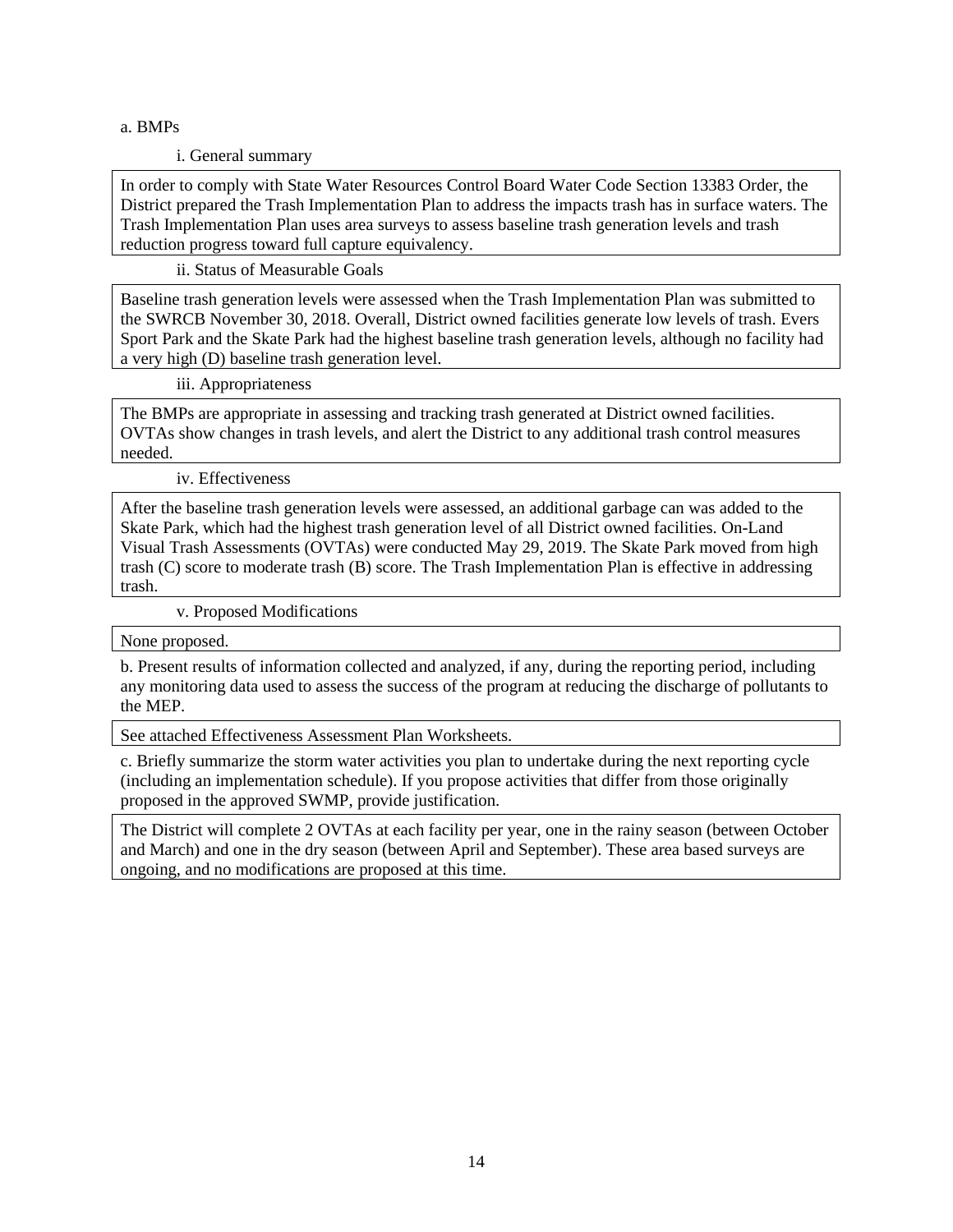### **E.** Certification

"I certify under penalty of law that this document and all attachments were prepared under my direction or supervision in accordance with a system designed to assure that qualified personnel properly gather and evaluate the information submitted. Based on my inquiry of the person or persons who manage the system, or those persons directly responsible for gathering the information, the information submitted is, to the best of my knowledge and belief, true, accurate, and complete. I am aware that there are significant penalties for submitting false information, including the possibility of fine and imprisonment for knowing violations."

Signature of Permittee (legally responsible person)

Jeff Briltz, General Manager

 $1013/11$ 

Date Signed